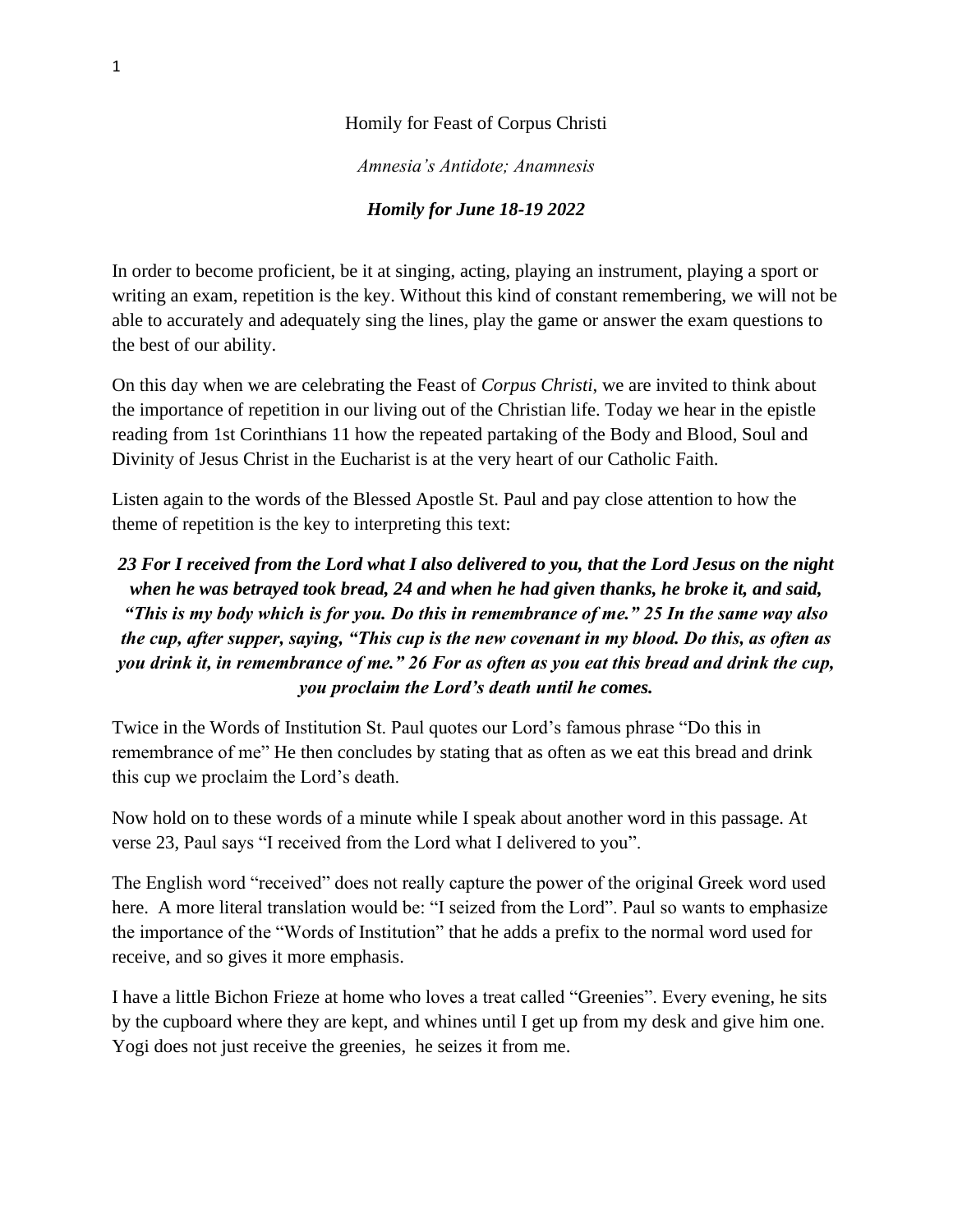St. Paul is like this little 8 kilo fluff ball in that he seizes the Eucharist in a way similar to Yogi's reception of his treats. The Apostle never tires of the words of institution because of what they imply.

There is a seven year old girl at St. Peter's who received her first Communion this spring. She also attends a school where she attends Mass weekly. Soon after her First Communion she said to her mother: "Mommy, I am so happy, I get to receive Jesus on Sunday and then again on Friday. He tastes so delicious"! There is a girl who grasps the meaning of St. Paul's words from 1 Corinthians

Now notice something else about the words "I received from the Lord what I delivered to you". Observe how these words describe a priestly action. The priest receives from the Lord the authority to consecrate the bread and wine so they become the body and blood, soul and divinity of Christ. In turn he then delivers them to the people. And why does he receive and then distribute the sacred host and precious blood? It is so we can do this in remembrance of the Passion of Our Lord. It is here that we come to understand why repetition is so important.

Jesus did not give us just words to remember, he gave us an action in which to participate. This action is called the Mass. If you had been alive at the time when Paul was writing 1 Corinthians and had asked him the question: "Paul, what is the New Testament?" Do you know what his answer would be? For him, it would not be the volume comprised of the Gospels, Acts, Epistles and Revelation. No, it would be the Mass. For Jesus calls the Eucharist the New Covenant in my blood. Covenant is another word for Testament. So while the book we call the New Testament is of great importance to us as Christians and is read daily at Mass, it is the Mass that has priority of place. It is in the Mass that we remember and repeat Jesus' actions so that we in turn become like the one whose body and blood we consume.

And, this is what the Feast of Corpus Christi is all about. It is the yearly celebration when we affirm that the daily action of the Mass is the way the Lord has provided for us so as to truly remember him so that we may become like him.

The Greek word used for remembrance" is" **anamnesis."** Let me say that word again: **"anamnesis".** Now if you take off the first two letters "an" we are left with the word "amnesis" which is the root word for the English word amnesia. So here is the point of everything I am saying this morning. When we neglect the Mass or treat the Mass with a kind of apathy and carelessness we will suffer from spiritual amnesia. However, when we understand that the Mass is given to us so that we can repeatedly partake of Christ, then in turn we will become more like him who is at the Centre of the Mass "Corpus Christi".

.